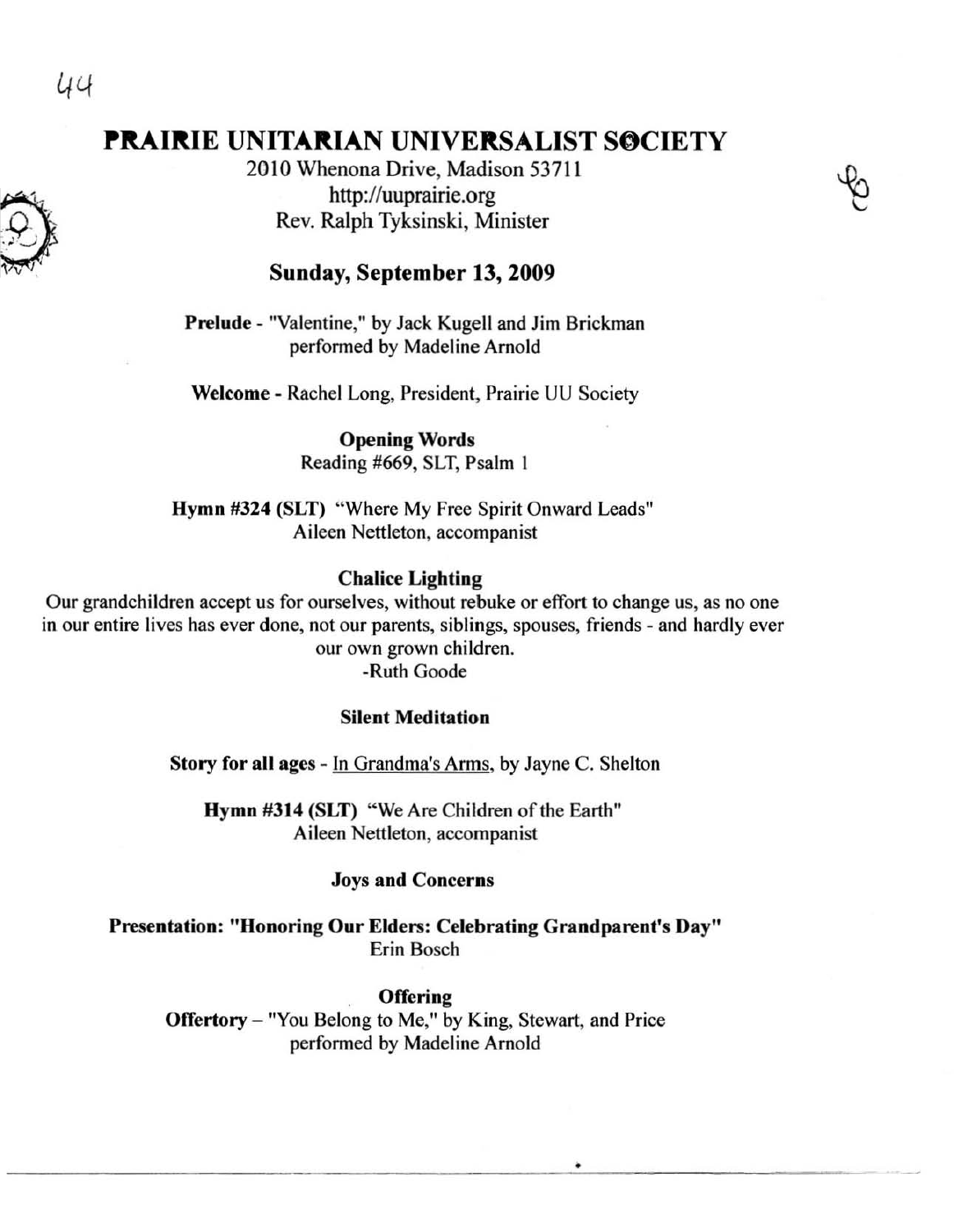# Introduction of Guests and Visitors

**Prairie Announcements** Additional announcements are in your order of service

Hymn # 191 (SLT) - "Now I Recall My Childhood" Aileen Nettleton, accompanist

## Closing Words

What children need most are the essentials that grandparents provide in abundance. They give unconditional love, kindness, patience, humor, comfort, lessons in life. And, most importantly, cookies. -Rudolph Giuliani

*Welcome to our service! We are glad you are here. Many thanks to all who contributed to making this service possible. Please join us after the service for coffee and fellowship.*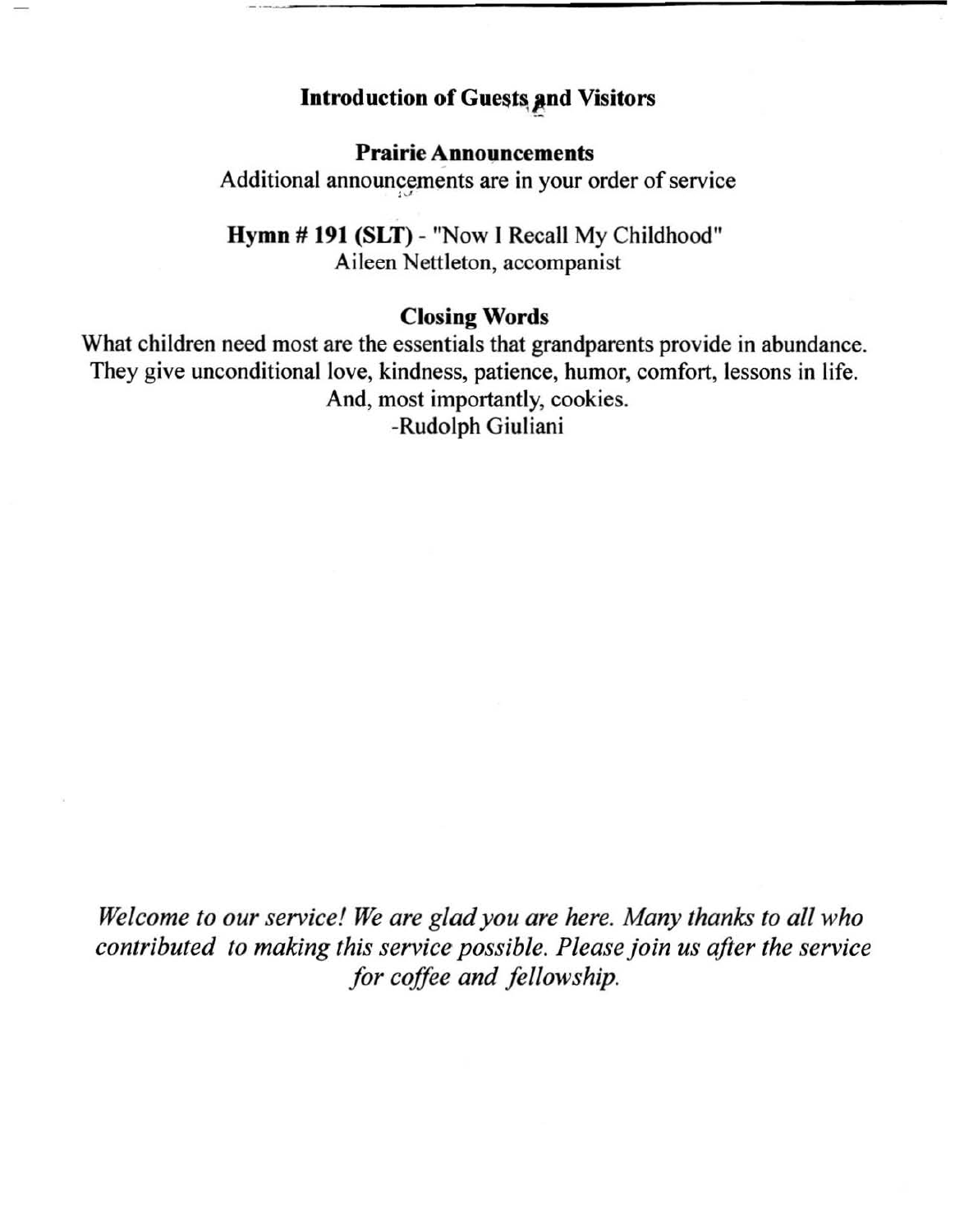#### $\wedge$ **: '10uncements**

Green Tip of the Week: Save energy on your shower. Set the water heater to no higher than 120 degrees. Not only does this reduce the waste of cold water to get the temperature comfortable, it also reduces the chance of burns. You can also install a low flow showerhead that uses 50% less water than **a conventional showerhead.** 

Spanish Speaker's Potluck The next Spanish Speaker's potluck will be Tuesday, September 15th at 6:30 pm at the home of Mary, Andy, and lake Somers, 4467 Crescent Road in Fitchburg. Please call the Somers at 276-8397 for directions, or Rosemary Dorney at 238-4382 for more information.

Flu Prevention With the Fall rapidly approaching, we are entering that lovely time of year known as flu season. However, there are some very simple things you can do to protect yourself and others from the flu. Wash your hands with soap and water, for 20 seconds at a time. Cover your mouth and nose with a tissue or your elbow (not your hands) when you sneeze or cough. And most importantly, if you think you are sick, stay at home.

Spanish Conversation Class Spanish Conversation will be held Sundays October 4, II, and 18; Saturday October 24 (at the retreat,) and Sundays November 1 & 8. All times are right after service except for the Saturday class at the retreat. Please bring your own lunch to all Sunday classes and a Spanish-English dictionary to all classes. Please contact Marcia if you have any questions, 441-0271.

Prairie Elders The Prairie Elders group will be meeting on Tuesday, September 22, 2-4 pm at Oakwood Village. The discussion topic is the case of Mark Reich, a man with muscular dystrophy who has been cared for by his temple for the last 24 years. For more information about the group, please contact one of the following: Donna Murdoch 238-3802, Gordon Cunningham 230-3367, Rosemary Dorney 238-4382 or Rose Smith 233-3363.

Humanist Union News On Sunday, October 4, the Humanist Union will have a potluck lunch at 11:45 am followed at 12:30 pm by a discussion led by Ron Solomon on the American Ethical Union's membership in the Secular Coalition for American and how the latter organization helps promote the goals of today's Ethical Humanism.

Interfaith Hospitality Network Week is October 4 to 11 Please consider helping homeless families. You can call Erin Bosch for more information about IHN (238-6285)... or... you can go to this website for an explanation of the volunteer jobs: http://midvalelutheran.org/ihnjobs.htm ... and you can sign up online at this address: http://nordengs.com/ihn/group.asp?eg=13&u=true. Because of construction at Midvale Lutheran Church, we will be going to Covenant Presbyterian at the corner of Segoe Road and Mineral Point Road for that week, but all the volunteers will still come from Midvale Lutheran and the other buddy churches, like Prairie.